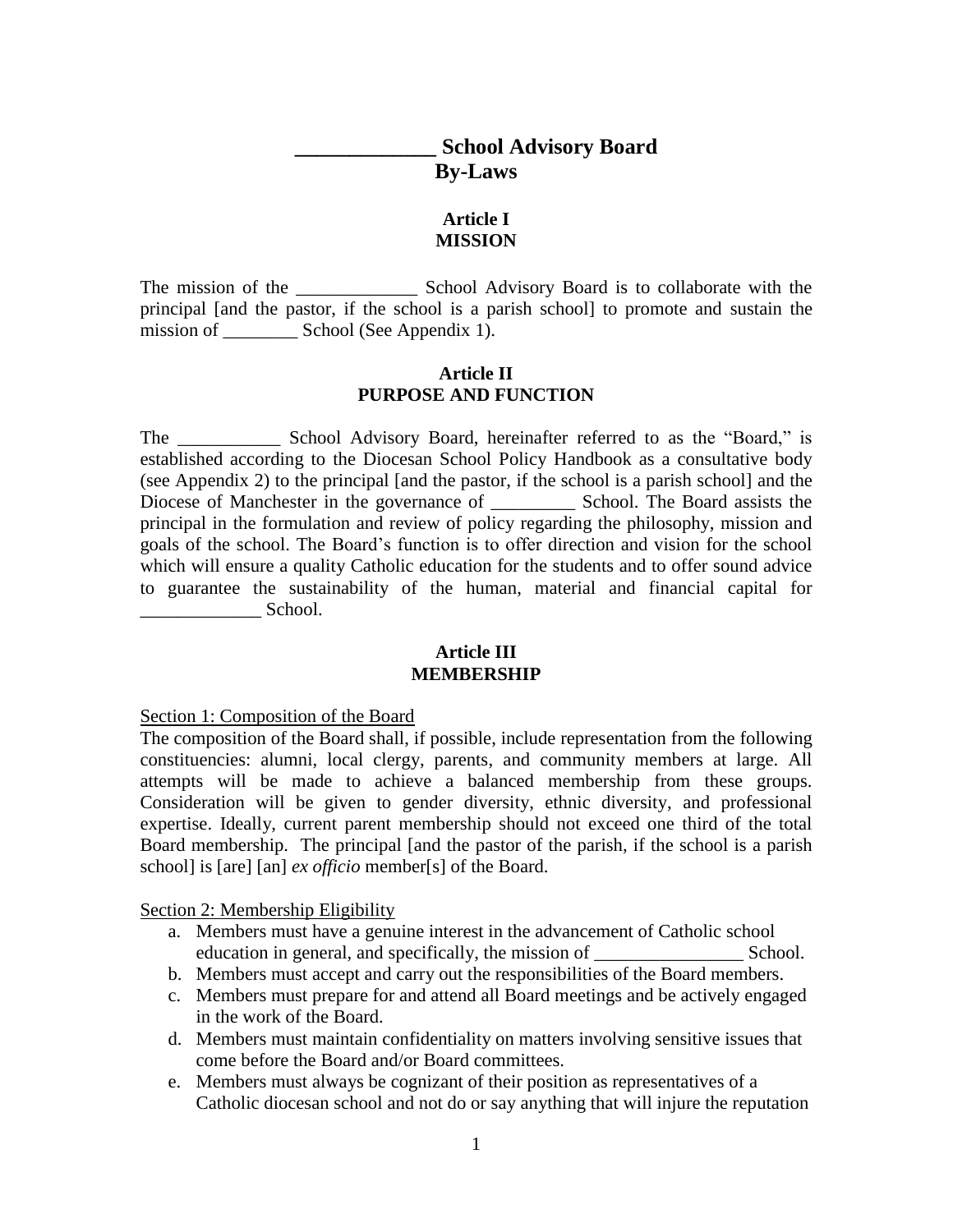of the school. They must respect the teachings of the Roman Catholic Church and must not engage in activities in or outside the school that mislead or confuse the faithful about the teachings of the Church.

Section 3: Membership Responsibilities

- a. Members assist in defining the mission of \_\_\_\_\_\_\_\_\_ School, actively participate at Board meetings, and make positive contributions to the Board.
- b. Members provide advice and support to the principal and participate in the assessment of the principal of \_\_\_\_\_\_\_\_\_\_\_\_\_ School relative to the principal's relationship to the Board.
- c. Members promote the vibrancy of the Board by identifying and recommending potential Board members.
- d. Members advise the Superintendent of Schools in regard to the appointment of the principal of \_\_\_\_\_\_\_\_\_\_\_\_\_\_\_\_\_\_\_\_\_ School as requested by the Superintendent.
- e. Members recommend policy in the interest of  $\sum_{n=1}^{\infty}$  School.
- f. Members engage in the on-going long-range/strategic planning for  $School.$
- g. Members advise the principal on financial matters so that \_\_\_\_\_\_\_\_\_\_\_\_ School maintains adequate resources for normal operation.
- h. Members approve the annual operating budget of \_\_\_\_\_\_\_\_\_\_\_\_\_\_\_\_\_\_\_ School.
- i. Members are active participants, both personally and collectively, in the fundraising efforts of School.
- j. Members assist in enhancing the public image of \_\_\_\_\_\_\_\_\_\_\_ School.
- k. Members make every effort to attend School events.
- l. Members strive to be aware of concerns about the school within the various constituencies of the school, the parish, and the local community and refer those concerns to the Chair and to the principal.
- m. Members serve on at least one Board standing committee.
- n. Members recruit and assist in the orientation of new members of the Board.
- o. Members engage in regular self-evaluation of Board performance and set goals for continued growth.
- p. Members of the Board act only in consort with the principal and when the Board is called to order.

# Section 4: Number

The Board shall be composed of seven to fifteen appointed voting members. *Ex-officio* members have voice but are non-voting.

# Section 5: Terms of Membership

The normal term of Board membership is two years. The term shall begin July 1st and conclude on June 30th of the second year. The term may be renewed twice for two additional consecutive two-year terms at the request of and with the approval of the Board each time. No Board member shall serve more than three consecutive terms (six years), but may be reappointed after a term off the Board.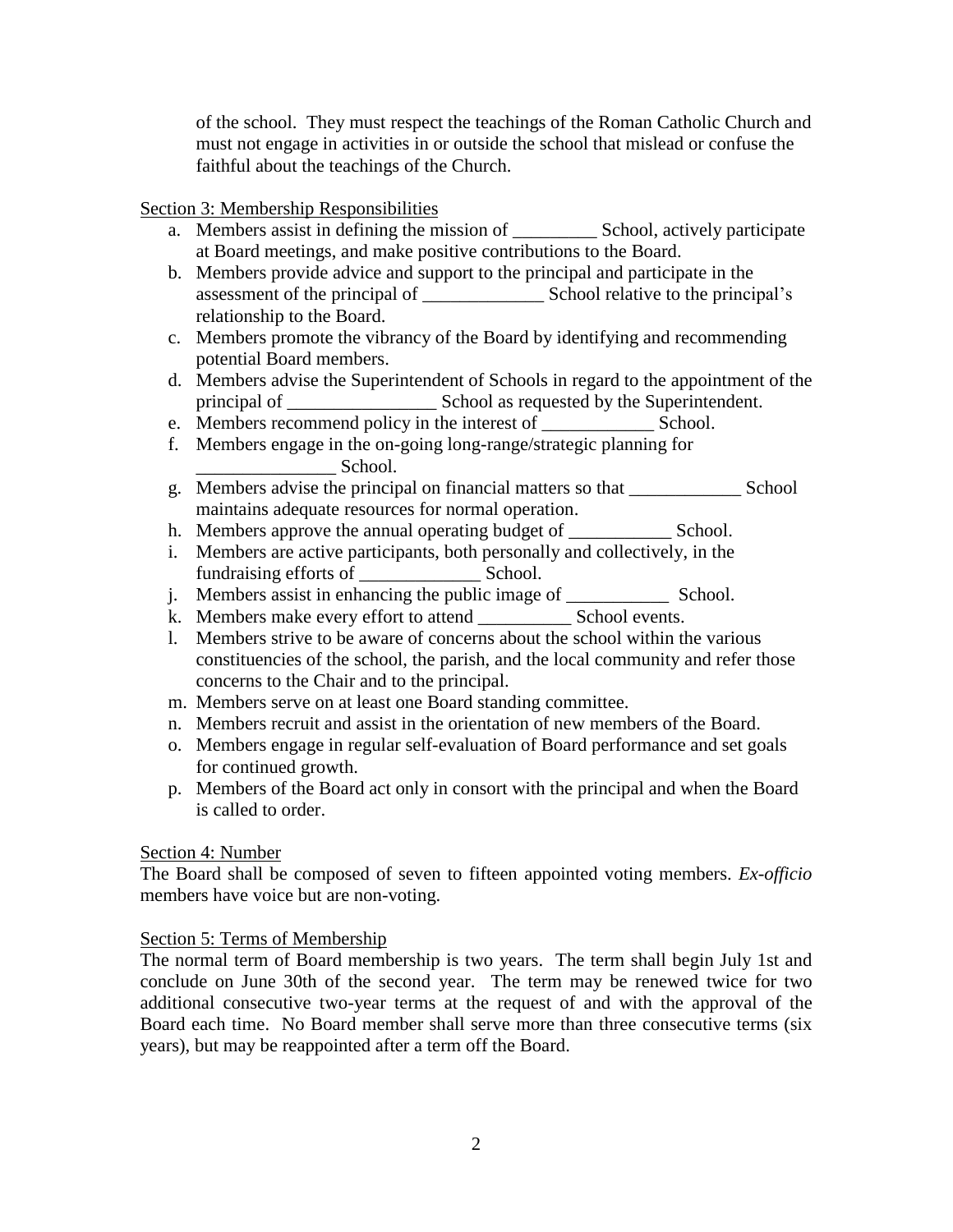Under special circumstances, reappointment may occur by special vote of the Board, the approval of the principal [and the pastor, if the school is a parish school], and after consultation with the Superintendent of Schools.

Out-going Board members are allowed to maintain membership on any committee of the Board upon approval by the Board.

### Section 6: Nomination and Selection of Membership

Nominees will submit a letter stating their interest in serving on the Board to the Chair. With the letter, they will also include a résumé. Names of prospects are entrusted to the Board Recruitment and Development Committee or the Chair. The Board Recruitment and Development Committee shall present to the Board a slate of individuals recommended for Board service. The Board will then vote upon the recommendations of this Committee and forward the recommendations to the principal [and the pastor, if the school is a parish school]. Board members are officially appointed by the principal [or by pastor in collaboration with the principal, if the school is a parish school].

#### Section 7: Conflict of Interest

No Board member shall be an employee or related to an employee in any capacity at School. No Board member shall have the right to vote on matters that may pertain to his/her personal or professional interest. If a Board member has a conflict of interest on any matter, that member must recuse him/herself from any discussion and voting regarding the matter.

#### Section 8: Removal for Cause

At the discretion of the Executive Committee, any member may be removed from the Board for failure to meet the responsibilities of Board membership as presented in Article III, Section 2.

#### Section 9: Indemnification

No individual Board member shall be held personally liable for any debt, liability or obligation of the school and shall not be liable to the school for monetary damages or any breach of fiduciary duty except with respect to acts or omissions that are not in good faith or which involve intentional misconduct or a knowing violation of the law and any transactions from which Board members derive any improper personal benefit.

\_\_\_\_\_\_\_\_\_\_\_ School, likewise, will not be held responsible for any financial or personal liability of a Board member. No individual Board member shall be allowed to hold School responsible for any personal harm including, but not limited to physical, emotional or financial loss allegedly incurred while serving on the Board.

### **Article IV OFFICERS**

### Section 1: Officers and Terms of Office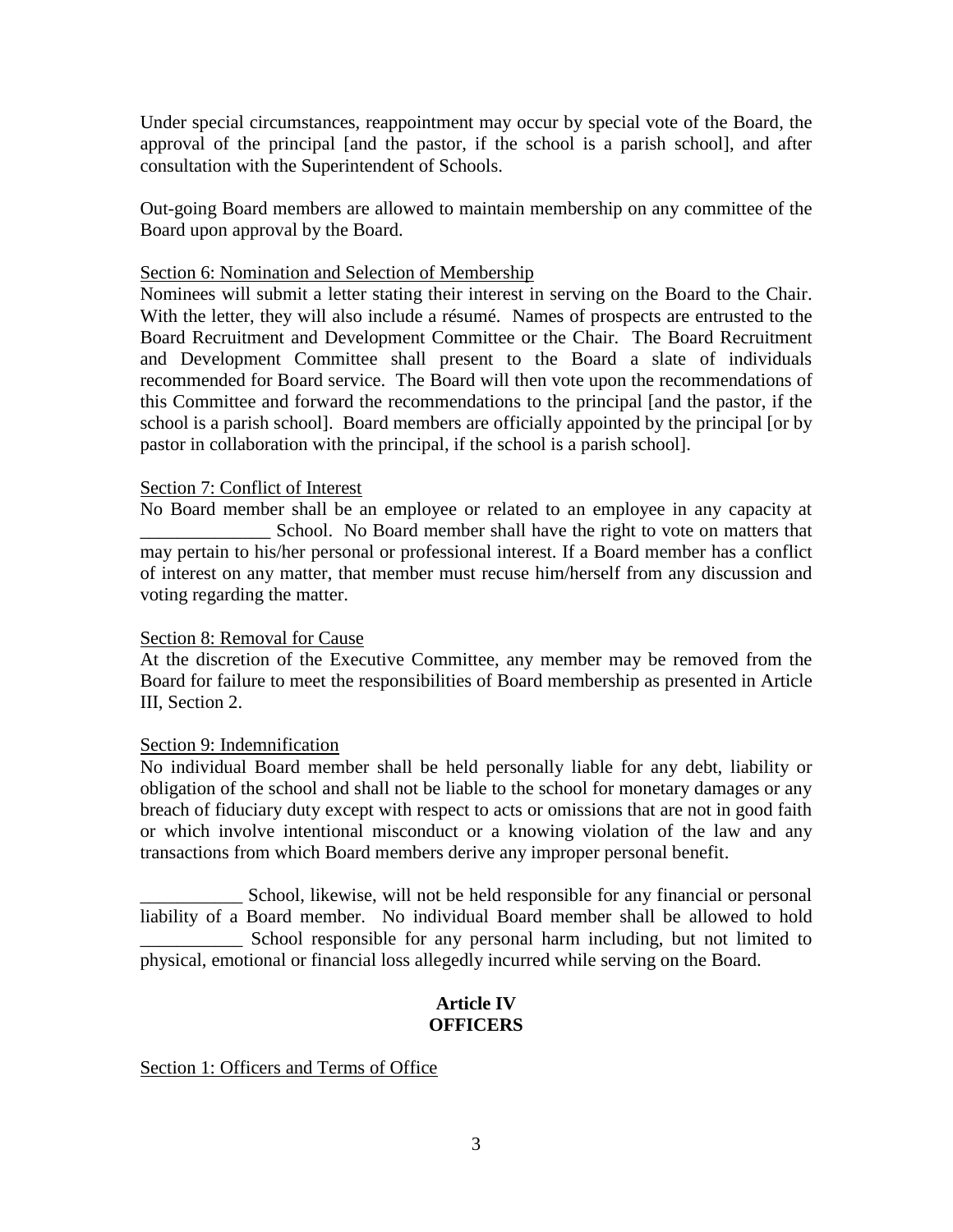The officers of the Board shall be the Chair, the Vice Chair, and the Secretary. The officers are elected for one two-year term of office and may be re-elected for one additional two-year term of office. The election takes place at the annual meeting.

#### Section 2: The Chair

The Chair presides at all meeting of the Board and Executive Committee. The Chair is the official public voice of the Board.

#### Section 3: The Vice Chair

The Vice Chair shall, in the absence of or at the request of the Chair, perform the duties and exercise the functions of the Chair and, when so acting, shall have the power of the Chair, and shall perform such other duties as delegated by the Chair or the principal. In addition, the Vice Chair shall serve as Chair of the Board Recruitment and Development Committee.

#### Section 4: The Secretary

The Secretary is responsible for taking and maintaining the minutes of Board meetings, for distributing meeting minutes and notices in a timely manner and in accordance with provisions of this document, for executing and attesting to written instruments as directed by the Board, and for performing all duties inherent to the office of Secretary as from time to time may be assigned by the Chair or principal.

## **Article V MEETINGS**

### Section 1: Regular Meetings

Board meetings will be scheduled approximately eleven times per year monthly beginning in August of each school year. An annual meeting calendar will be established at the annual meeting and distributed to the school community. Meetings are open to all members of the school community. If necessary, after discussions are completed, the principal [and the pastor, if the school is a parish school] and the voting members of the Board will enter into an executive session to vote and discuss any issues of a confidential nature.

Non-Board members who wish to address the Board on a school matter must contact the Chair and the principal and be placed by them on the agenda.

The Chair and/or the principal may call special meetings of the Board.

Board meetings occur only when the principal is present.

### Section 2: Rules of Order

The Board shall operate in a spirit of collegiality, shall seek consensus, and shall conduct its business according to *Roberts' Rules of Order.* Meetings shall follow the prescribed agenda (see Appendix 3).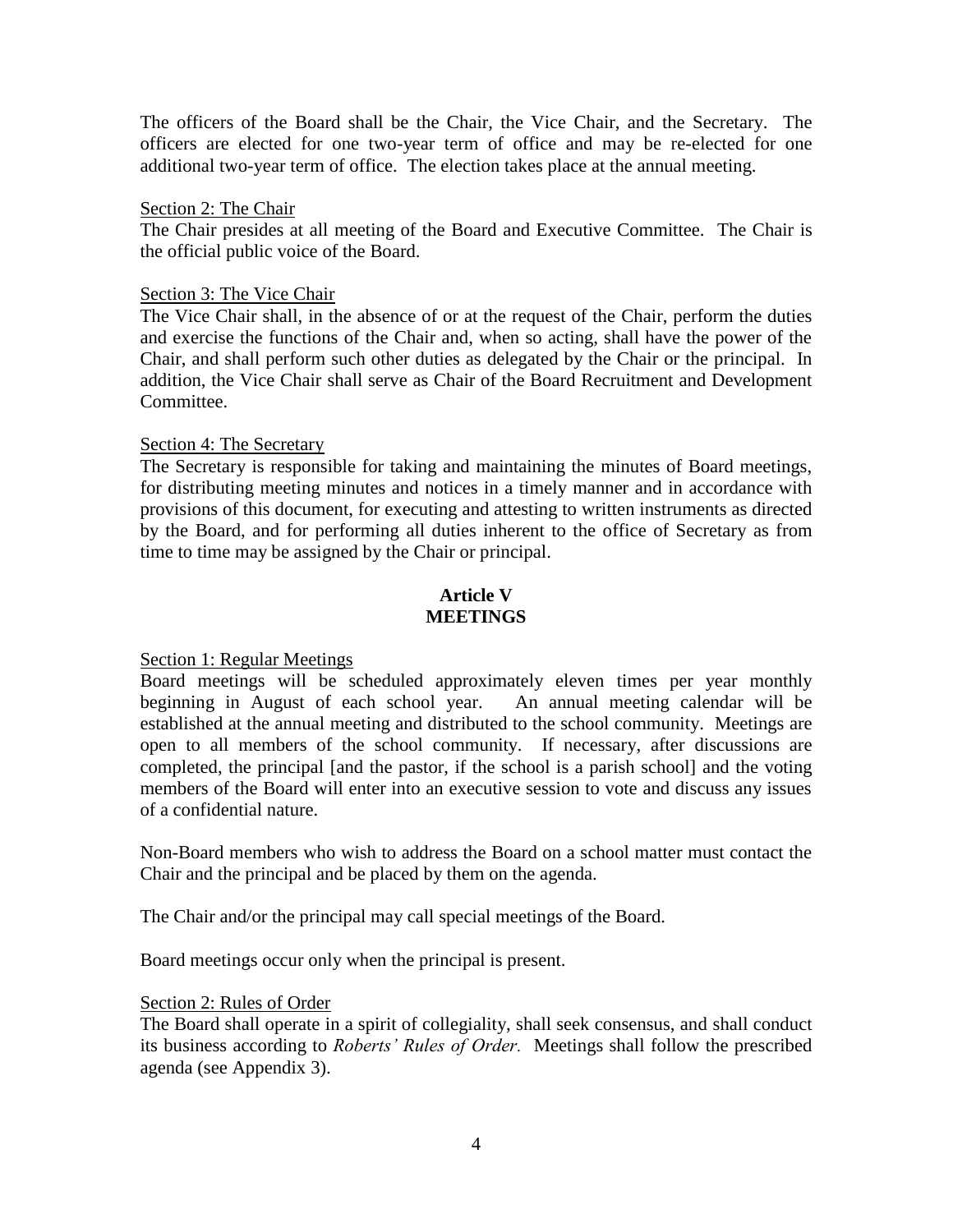Ordinarily, decisions regarding policy matters and other major issues shall not be made at the "first reading," which time shall be used to provide information and clarification. The Board shall begin its decision-making process during or after the "second reading."

If the Board is unable to reach a consensus on an issue, the minutes are to reflect the different positions taken by the Board members and the reason(s) behind the Board's decision or recommendation. When a vote needs to be made, a roll call vote will be taken by the Chair and recorded by the Secretary.

#### Section 3*:* Annual Meeting

The August meeting shall be designated as the Annual Meeting. This meeting is especially reserved for Board self-evaluation and goal-setting for the coming year. Election of officers and transition of Board membership would normally occur at this meeting, although these may take place at other times as needed.

#### Section 4: Meetings by electronic communication

Should the need arise, a meeting of the Board may take place either by means of conference telephone or similar communications equipment enabling all Board members participating in the meeting to hear one another. Participation in a meeting pursuant to this Section 4 shall constitute presence in person at such meeting.

## **Article VI COMMITTEES**

### Section 1: Standing Committees

The Board is organized into various standing committees in order to accomplish specific tasks. The standing committees represent the on-going tasks of the Board. Each Board member must be a member of at least one standing committee. The chair of each committee must be a member of the Board. The chair of each standing committee shall be appointed by the Chair after consultation with the principal. Other members of the committees may be volunteers or professionals with particular expertise relative to the function of the committee. The Chair and the principal serve as *ex officio* members on any committee of the Board. Reports and agenda items requiring Board action will be submitted electronically to the Chair and the principal at least seven days prior to each Board meeting.

### A. Executive Committee

The Executive Committee of the Board shall consist of the Chair, the Vice Chair, the Secretary, and the principal [and, in the case of a parish school, the pastor]. The role of the Executive Committee is to prepare the agenda for Board meetings, to review all committee reports before presentation to the Board, to facilitate Board planning, goal-setting, and self-evaluation, to provide on-going education and retreats for the Board, to provide immediate consultation to the principal upon request. The Executive Committee of the Board is empowered to act on behalf of the Board in an emergency.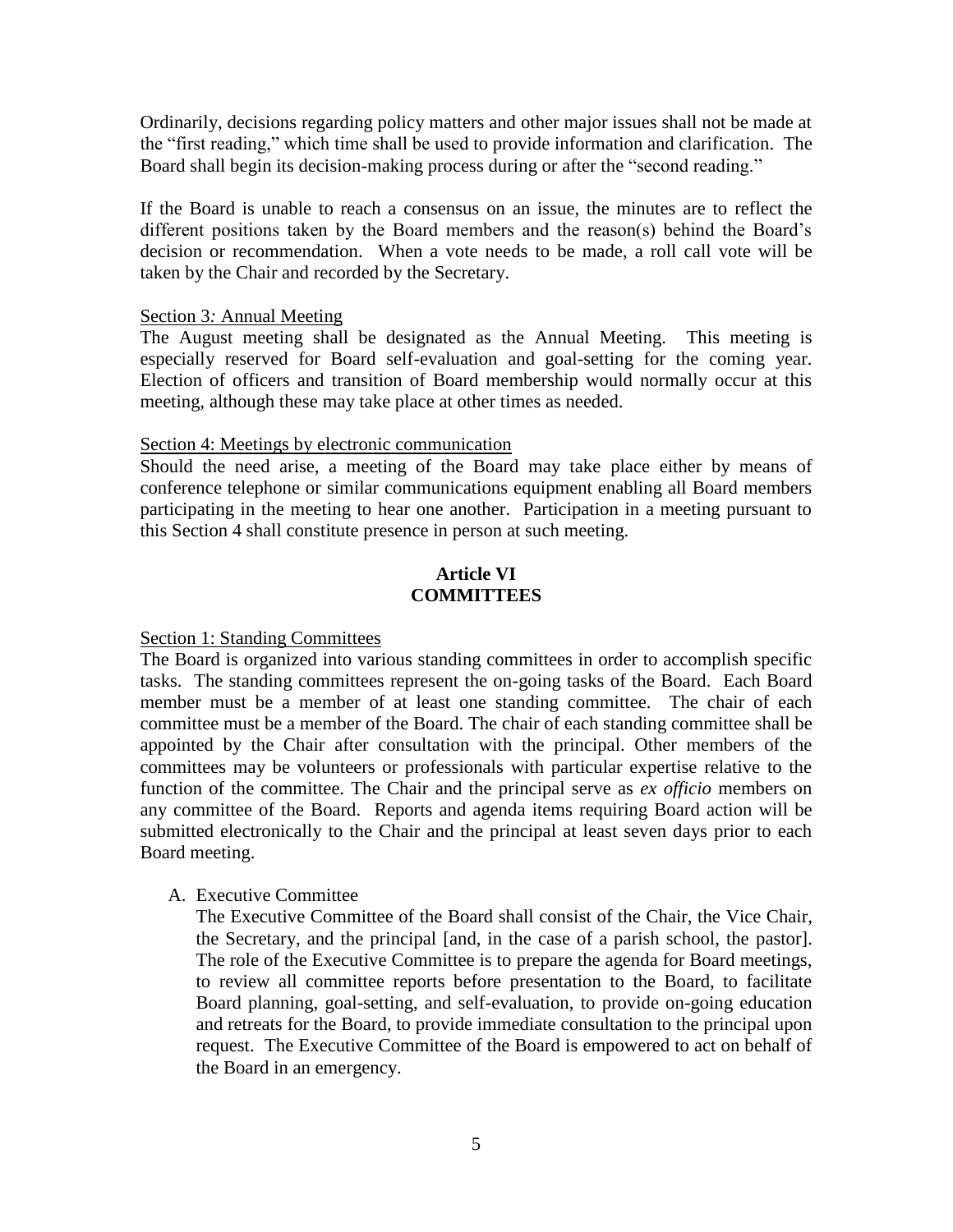#### B. Finance Committee

The Finance Committee collaborates with the principal to develop and monitor plans/means to finance the educational program of the school, including but not limited to, tuition and financial aid. The Finance Committee monitors resources according to an approved budget and considers the long-term financial needs of School. The Committee also monitors the school's financial policies and conditions, including a review of the school's financial plans, programs, and capital structure. The Finance Committee reviews the effectiveness of the school's fundraising programs (e.g., providing cost/benefits analysis). The Finance Committee reviews internal controls and makes recommendations for any deficiencies, reviews financial reporting processes, and develops recommendations consistent with the Diocese of Manchester School Finance Manual to ensure integrity with regard to reporting the school's financial status.

C. Building and Grounds/Facilities Committee

The Building and Grounds Committee works with the principal to plan for normal maintenance of the school and to set priorities for capital improvements to the facility. The Building and Grounds Committee conducts an annual site review to monitor normal maintenance and to assess facility requirements that create a safe environment for students and staff. The Committee makes recommendations to the principal based on the site assessment with regard to the facility's needs to ensure the facility is safe, clean, and meets safety codes. The Committee sets priorities for capital improvements and sets facility improvement goals each year while working with the Finance and Planning Committees to accomplish these goals.

### D. Institutional Advancement Committee

The Institutional Advancement Committee is responsible for making recommendations related to the branding of the school, student recruitment, and public relations and advertising. The Committee's work includes collaborating with the principal in developing strategies of communication to promote the school's mission and educational program and strengthen the school's relationship with its identified constituencies. The Institutional Advancement Committee is also charged with leading the fundraising efforts of School. This Committee will concern itself with evaluating fundraising strategies for all of the school's constituencies. The Institutional Advancement Committee will be the consultative resource for all fundraising plans at School.

### E. Board Recruitment and Development Committee

The Board Recruitment and Development Committee is responsible for the recruitment and development of personnel for the \_\_\_\_\_\_ School Board. This committee is charged with new member orientation, determining the publications and documents needed for new members, and leading periodic self-assessments of the Board.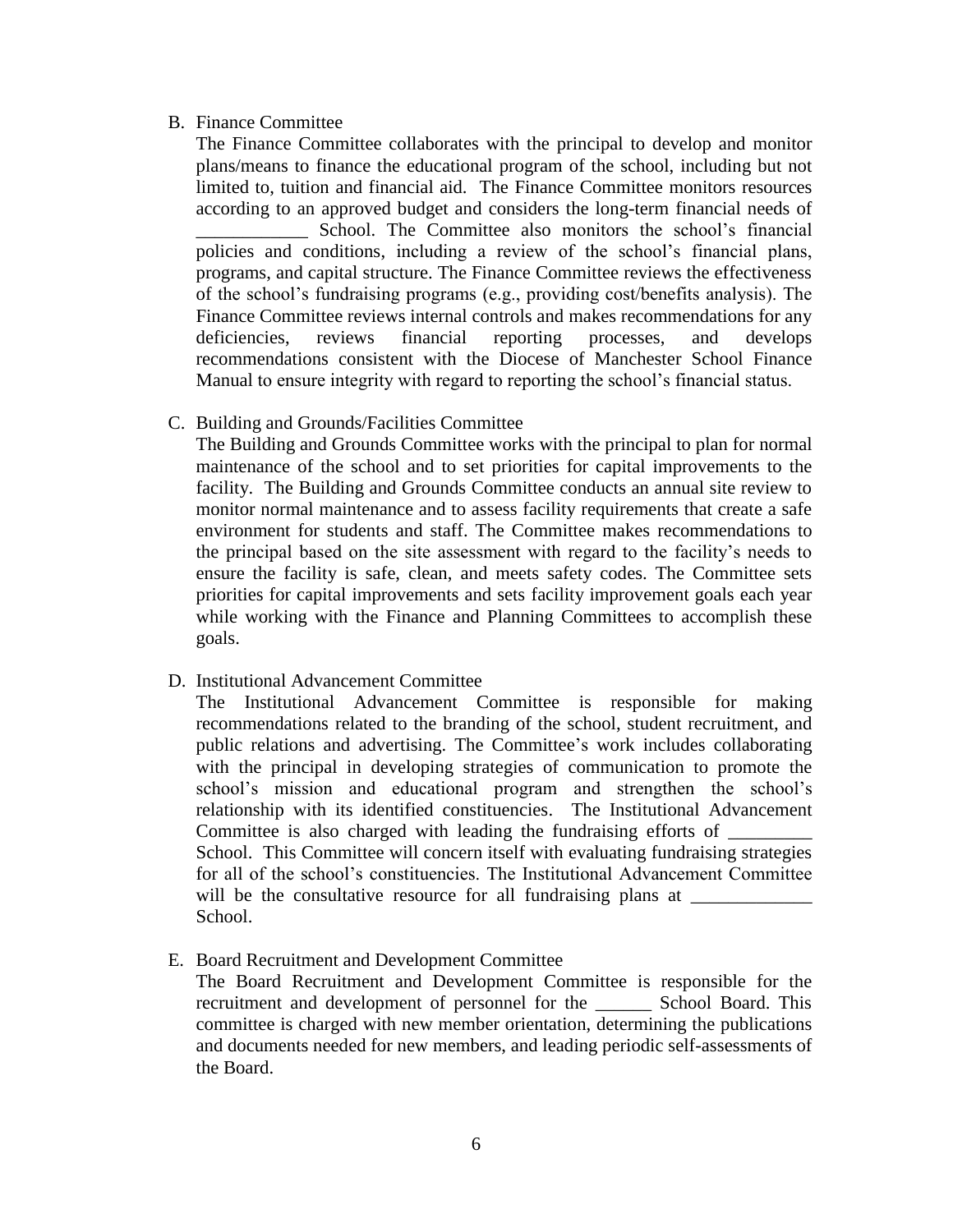#### F. Policy Committee

The Policy Committee annually conducts a review of school policies/handbooks and helps determine the need for new policies or for clarifying existing policies. The Policy Committee drafts new policies or revisions of policies, with careful consideration given to the rationale for and consequences of the new or revised policies, and presents its policy recommendations to Board for consideration and vote. The approval of new or revised policies lies with the principal [and, in the case of a parish school, with the pastor]. The promulgation and implementation of new or revised policies is the responsibility of the principal.

Section 2: Ad Hoc Committees

Committees dealing with specific and/or short term issues of the Board shall be empaneled by the Chair as needed.

#### Section 3: Committee Meetings

All committee work is to be conducted between the regularly scheduled Board meetings. Meeting times and agendas will be determined by each committee for the convenience of its membership.

## **Article VI AMENDMENTS**

The By-Laws of the \_\_\_\_\_\_\_\_\_\_\_\_\_\_\_\_ School Advisory Board may be amended by vote of two-thirds (2/3) of the members. Proposed amendments shall be published in writing to the Board members not less than thirty (30) days prior to the meeting at which they are considered, and consideration of such amendments shall be indicated on the agenda. All amendments are subject to the approval of the principal [the pastor, if the school is a parish school] and the Superintendent of Schools

### **APPENDICES**

Appendix 1: Mission Statement of \_\_\_\_\_\_\_\_\_\_\_\_\_ School [Insert school's mission statement here.]

## Appendix 2: Definition of Consultation

"Consultation implies that the administrator(s) will listen to the advice of the properly convened body in certain designated matters prior to a decision being made. The operating principle is that the administrator(s) will not act contrary to the advice that has been given, especially when there is a consensus, unless the administrator(s) has an overriding reason. It is customary for the administrator(s) to communicate this reason to the consultative body." (*Building Better Boards*, p. 3). The term "administrator" in this definition refers to the school's principal and other administrators.

Appendix 3: Meeting Agenda Format

- i. Prayer
- ii. Open Session (opportunity for visitors to address the Board)